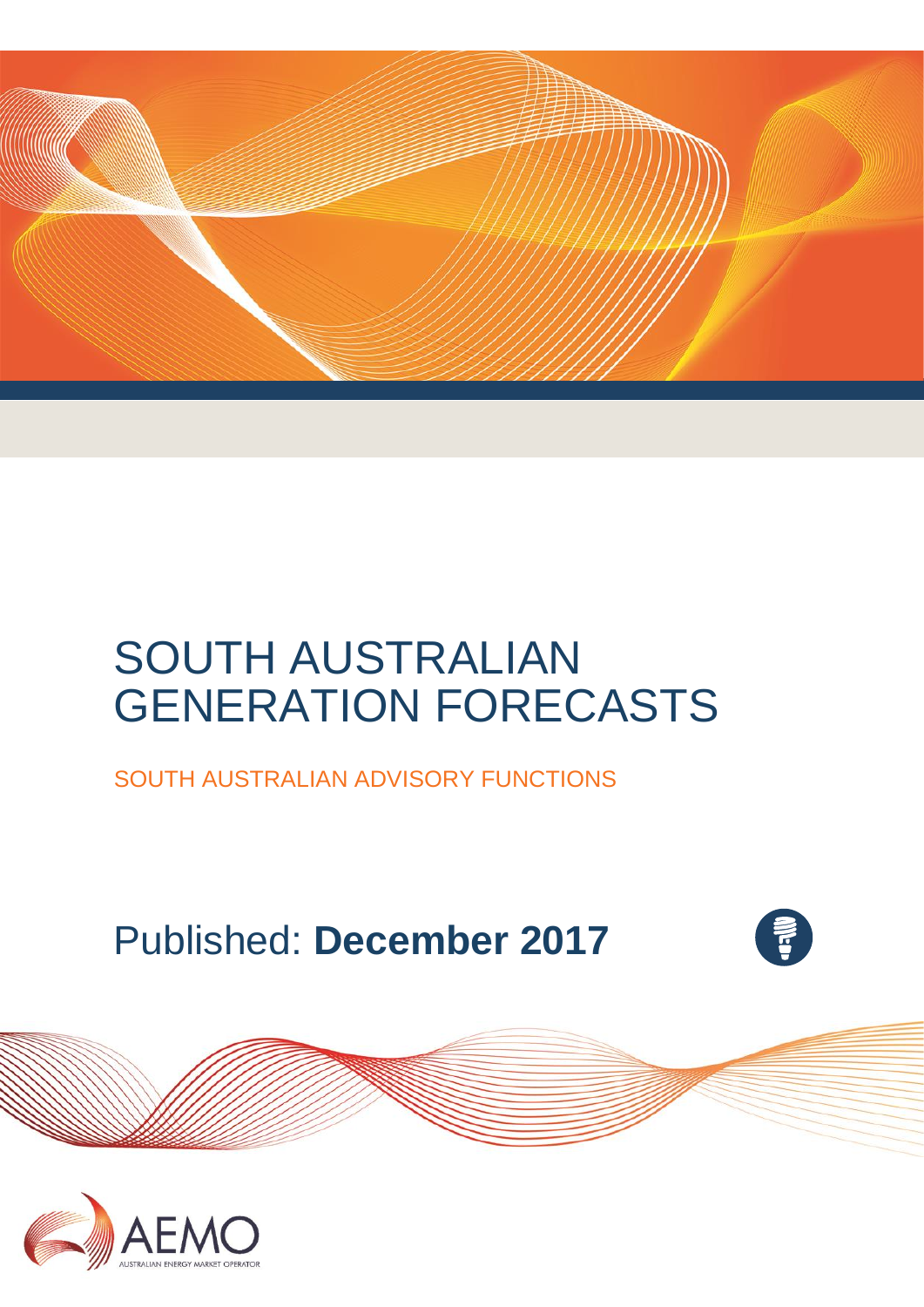

# IMPORTANT NOTICE

#### **Purpose**

AEMO publishes this South Australian Generation Forecasts report in accordance with its additional advisory functions under section 50B of the National Electricity Law. This publication is based on information available to AEMO as at 7 July 2017, as modelled for the 2017 Electricity Statement of Opportunities.

#### **Disclaimer**

AEMO has made every effort to ensure that quality of the information in this publication but cannot guarantee that information, forecasts and assumptions are accurate, complete or appropriate for your circumstances. This publication does not include all the information that an investor, participant or potential participant in the National Electricity Market might require, and does not amount to a recommendation of any investment.

Anyone proposing to use the information in this publication (including information and reports provided by third parties) should independently verify and check its accuracy, completeness and suitability for that purpose, and obtain independent and specific advice from appropriate experts.

Accordingly, to the maximum extent permitted by law, AEMO and its officers, employees and consultants involved in the preparation of this publication:

- make no representation or warranty, express or implied, as to the currency, accuracy, reliability or completeness of the information in this publication; and
- are not liable (whether because of negligence or otherwise) for any statements, opinions, information or other matters contained in or derived from this publication, or any omissions from it, or in respect of a person's use of the information in this publication.

#### **Acknowledgement**

AEMO acknowledges the support, co-operation and contribution of all participants in providing data and information used in this publication.

#### **Version control**



© 2017 Australian Energy Market Operator Limited. The material in this publication may be used in accordance with the [copyright permissions on AEMO's website.](http://aemo.com.au/Privacy_and_Legal_Notices/Copyright_Permissions_Notice)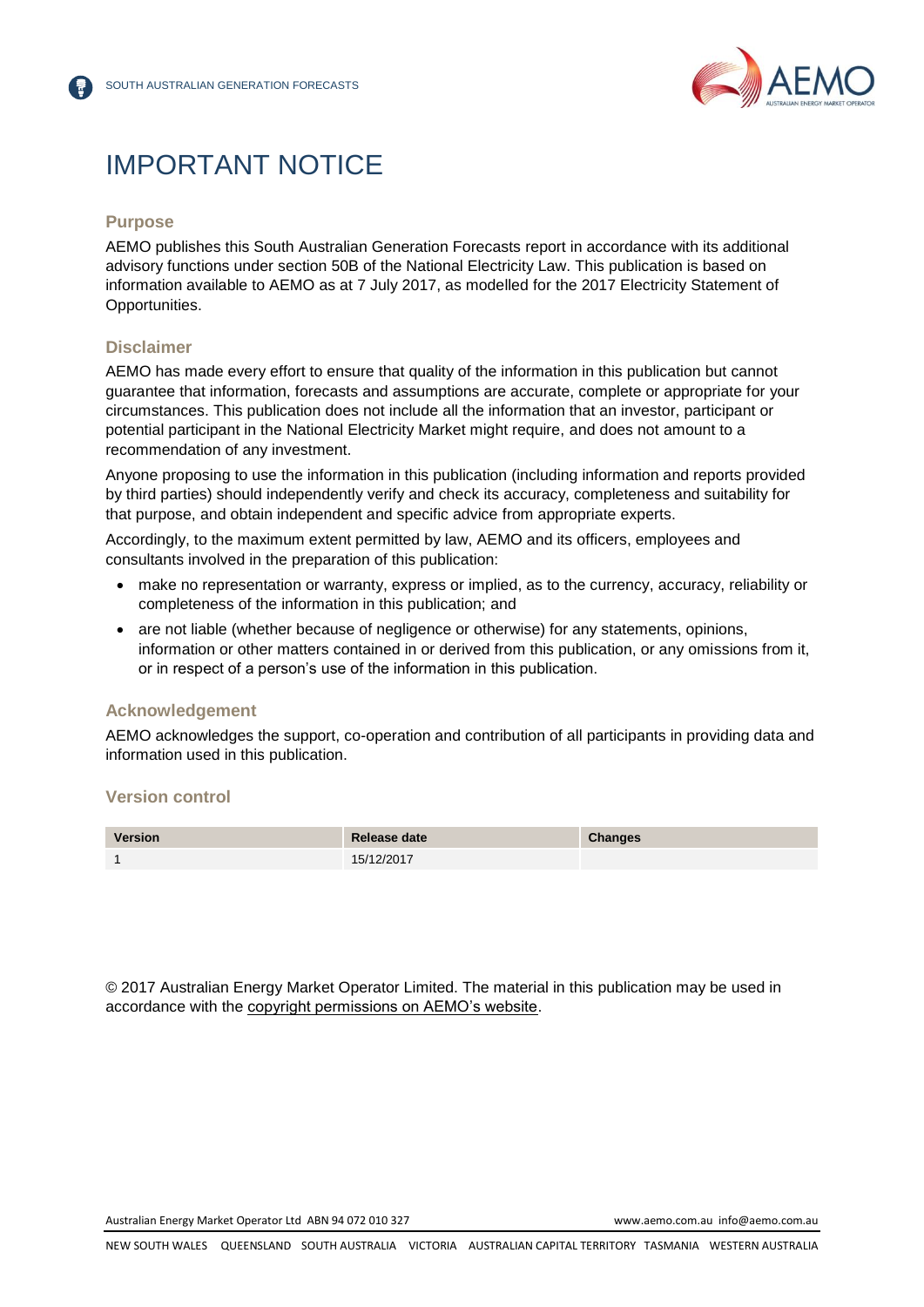

# **CONTENTS**

| 1.  | <b>INTRODUCTION</b>          |                |
|-----|------------------------------|----------------|
| 1.1 | Purpose and key insights     | $\overline{4}$ |
| 1.2 | <b>Background</b>            | 4              |
|     |                              |                |
| 2.  | <b>ELECTRICITY FORECASTS</b> |                |
| 2.1 | Forecast energy supply mix   |                |

## **TABLES**

| Table 1 Forecast annual energy supply mix (GWh) |  |
|-------------------------------------------------|--|
|                                                 |  |

# **FIGURES**

| Figure 1 | South Australian forecast energy generation by fuel source (Concentrated renewables       |                 |
|----------|-------------------------------------------------------------------------------------------|-----------------|
|          | pathway)                                                                                  | 9               |
|          | Figure 2 Summer - South Australian supply mix and net interconnector flow (Concentrated   |                 |
|          | renewables pathway)                                                                       | 10              |
|          | Figure 3 Winter - South Australian supply mix and net interconnector flow (Concentrated   |                 |
|          | renewables pathway)                                                                       | 10              |
|          | Figure 4 South Australian forecast energy generation by fuel source (Dispersed renewables |                 |
|          | scenario)                                                                                 | 11              |
| Figure 5 | Summer – South Australian supply mix and net interconnector flow (Dispersed               |                 |
|          | renewables pathway)                                                                       | 12 <sup>2</sup> |
| Figure 6 | Winter - South Australian supply mix and net interconnector flow (Dispersed renewables    |                 |
|          | pathway)                                                                                  | 12.             |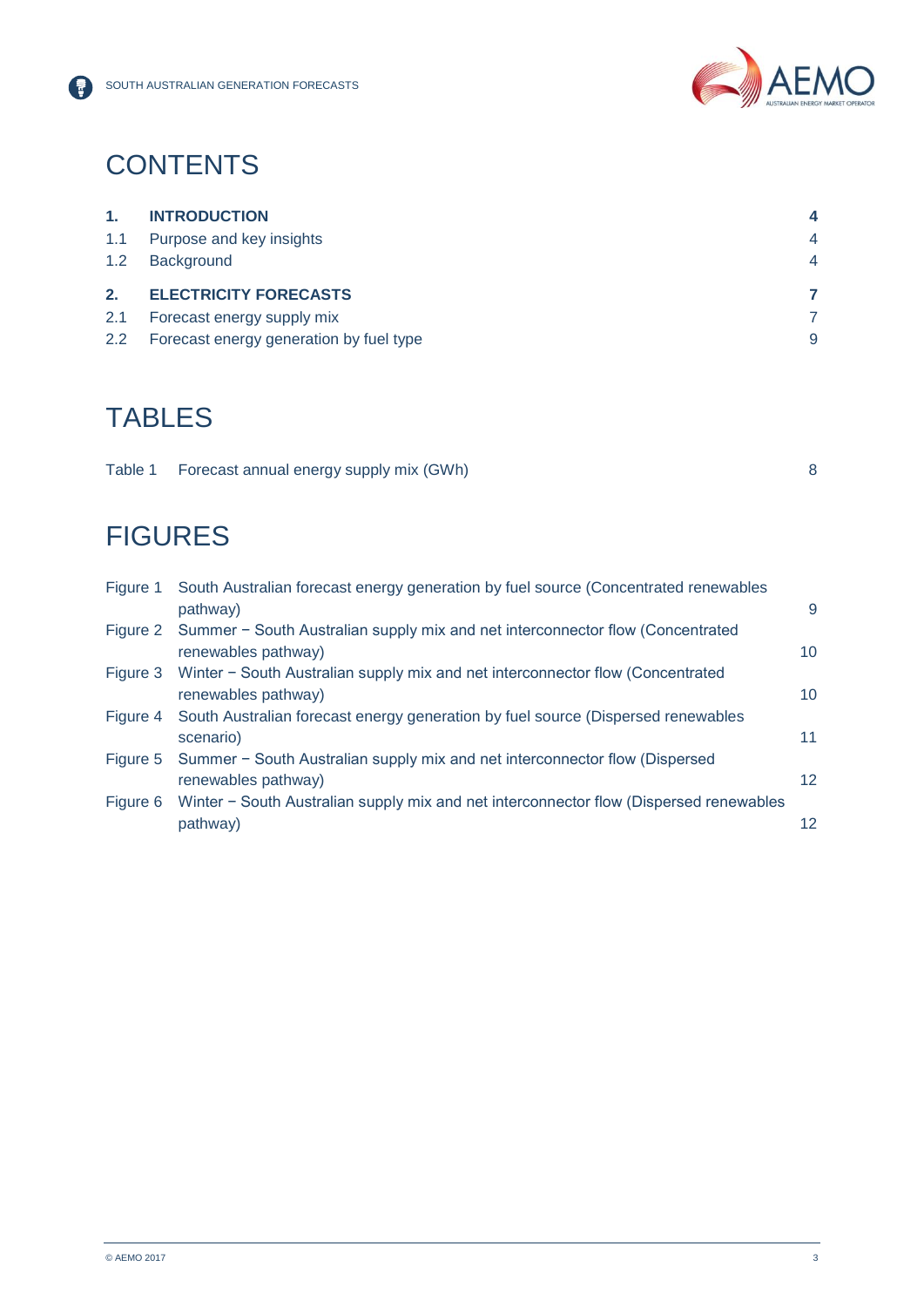

## <span id="page-3-0"></span>1. INTRODUCTION

#### <span id="page-3-1"></span>**1.1 Purpose and key insights**

The purpose of this publication is to provide forecasts of the possible future electricity generation mix in South Australia, over the next ten years.

The projections are based on analysis conducted using the Neutral demand scenario and the Dispersed and Concentrated renewables pathways for the 2017 Electricity Statement of Opportunities (ESOO)<sup>1</sup> for the National Electricity Market (NEM). These renewable development pathways present two possible futures, considered reasonable given incentives to expand renewable generation currently provided within the market, driven by supportive state and federal renewable energy targets.

The key insights based on these assumptions are:

- By 2020-21 approximately 73% of generation in South Australia is projected to be produced by renewable sources, increasing from approximately 49% of total region generation in 2016-17.
- By 2026-27 the generation produced by renewable sources is projected to increase to approximately 75% to 80% in South Australia, depending on the renewable pathway. The increase in renewable generation is expected to reduce gas-powered generation (GPG) down from approximately 50% in 2016-17 to 20% to 25% of regional generation in 2026-27, continuing the trend observed in the 2016 South Australian Generation Forecast<sup>2</sup>.
- The location of renewable developments across Victoria and South Australia will determine if South Australia remains a net importer over the 10-year modelling period.

The two renewable development pathways have been designed to reflect a mix of potential generation requirements driven by federal and state targets, including the Large-Scale Renewable Energy Target (LRET), the Victorian Renewable Energy Target (VRET), the Queensland low carbon transition and the mix of advanced and committed projects identified as at July 2017. This modelling is based on the existing transmission network. Additional interconnection with other regions, as being investigated by ElectraNet's South Australian Energy Transformation (SAET) Regulatory Investment Test for Transmission (RIT-T), could unlock further renewable development in South Australia.

#### <span id="page-3-2"></span>**1.2 Background**

#### **Changes to generation supply**

South Australia's electricity landscape has been through major changes in recent years. In particular, there has been an increase in invertor based wind and rooftop PV solar capacity and a reduction in synchronous generation such as coal and gas-fired generation. South Australia now also has Australia's first large transmission connected battery storage system. South Australia, and the NEM, will continue to see a transformation of the generation mix to meet Australia's state and federal energy and emissions targets and meet the ongoing need for system support services, such as frequency and voltage support potential, with new and innovative methods.

As of 7 July 2017, 1,515 megawatts (MW) of large-scale solar generation and 3,178 MW of new wind generation projects are either committed or proposed in South Australia. <sup>3</sup> Electricity generation mix forecasts used in this report are sourced from the 2017 ESOO Neutral scenario renewable pathways,

<sup>1</sup> AEMO. *Electricity Statement of Opportunities for the National Electricity Market*, September 2017. Available at

[http://www.aemo.com.au/Electricity/National-Electricity-Market-NEM/Planning-and-forecasting/NEM-Electricity-Statement-of-Opportunities.](http://www.aemo.com.au/Electricity/National-Electricity-Market-NEM/Planning-and-forecasting/NEM-Electricity-Statement-of-Opportunities) <sup>2</sup> AEMO, 2016 *South Australian Generation Report.* Available at

<https://www.aemo.com.au/Electricity/National-Electricity-Market-NEM/Planning-and-forecasting/South-Australian-Advisory-Functions> <sup>3</sup> For more information on recent developments and proposed projects for South Australia's supply mix, refer to Chapter 3 of the 2017 *South Australian Electricity Report* (SAER), November 2017, available at[: http://www.aemo.com.au/Electricity/National-Electricity-Market-](http://www.aemo.com.au/Electricity/National-Electricity-Market-NEM/Planning-and-forecasting/South-Australian-Advisory-Functions)[NEM/Planning-and-forecasting/South-Australian-Advisory-Functions.](http://www.aemo.com.au/Electricity/National-Electricity-Market-NEM/Planning-and-forecasting/South-Australian-Advisory-Functions)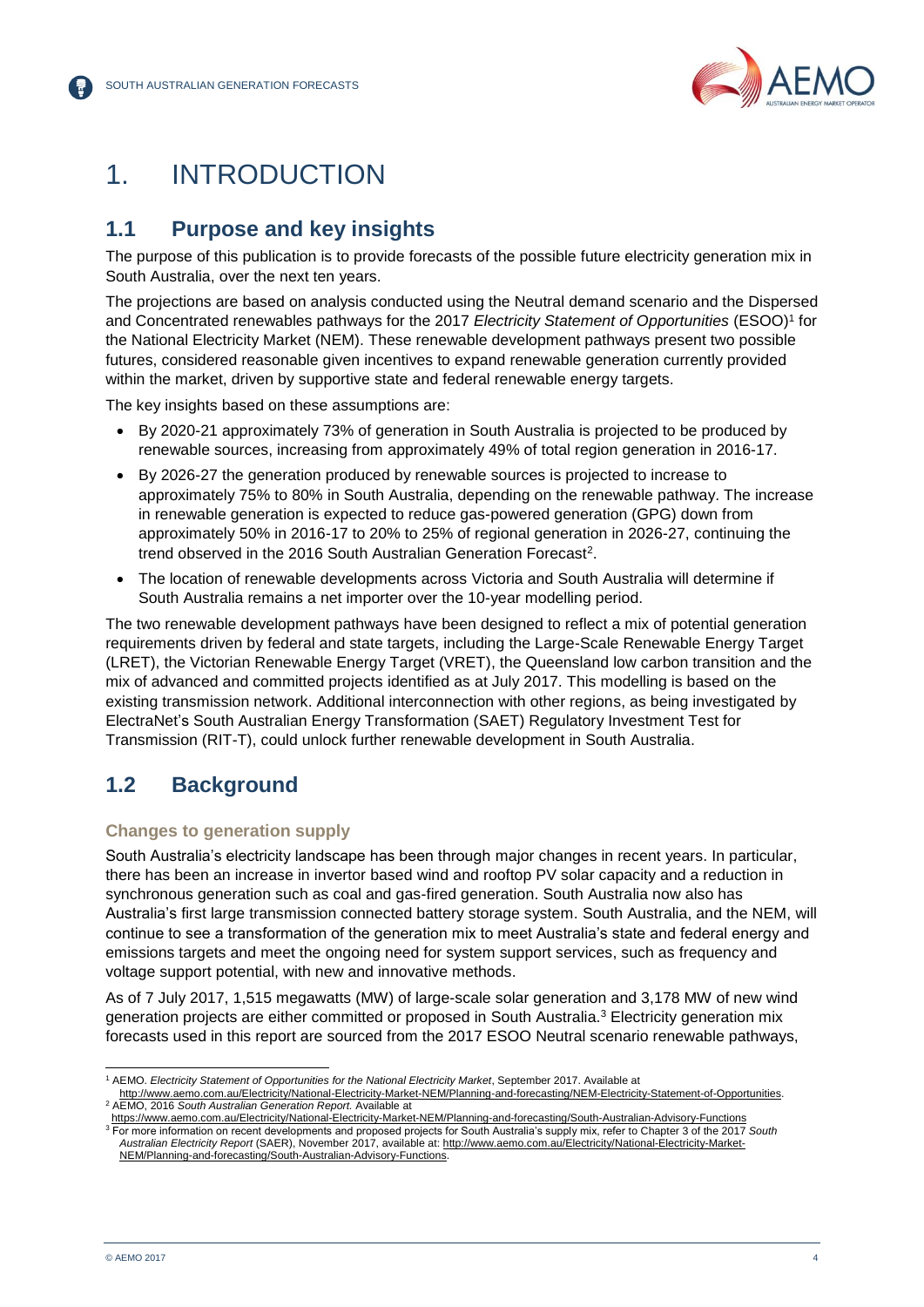

which are informed by proposed generation projects incentivised by federal and state renewable targets:

- The Concentrated renewables pathway assumes an additional 657 MW of renewables above committed and existing generation<sup>4</sup> in South Australia by 2026–27.
- The Dispersed renewables pathway assumes an additional 1,437 MW of renewables above committed and existing generation in South Australia by 2026–27.

The pathways are described in the following sections.

#### **Concentrated renewables pathway**

The Concentrated renewables pathway includes renewable developments across the NEM to meet the Federal Large Scale Renewable Energy Target (LRET)<sup>5</sup>. Additional developments after 2020 are geographically concentrated particularly in Victoria, driven by the Victorian Renewable Energy Target (VRET).<sup>6</sup>

#### **Dispersed renewables pathway**

The Dispersed renewables pathway includes renewable developments to meet the LRET (as above), and further assumes additional renewable capacity incentivised from 2021 onwards is driven through nationally set (or at least co-ordinated) targets, rather than state-based schemes. For modelling purposes, this pathway targeted 45% renewables by 2029–30, a mid-point of the proposed outcomes announced by the Queensland and Victorian governments.<sup>7</sup>

This pathway results in a more evenly dispersed geographic development of renewable generation across the NEM regions, as well as greater overall penetration of renewable generation than in the Concentrated renewables pathway.

#### **Modelling assumptions**

The results presented in this report assume that, over the next ten years<sup>8</sup>:

- There are no changes to existing transmission network infrastructure. Whilst the 2016 NTNDP showed the potential benefits for transmission upgrades, the implementation timeframes push these benefits to outside this modelling timeframe. The impact of transmission development and the subsequent generation mix, including the identification of renewable energy zones, will be developed as part of AEMO's Integrated Grid Plan (IGP), which will be released mid-2018.
- Potential developments from the SAET RIT-T and Western Victorian RIT-T are also not included, given uncertainty regarding the specific augmentation options that may be recommended.
- There will be available gas supply for GPG. The recent Heads of Agreement between the Australian Government and East Coast Liquefied Natural Gas (LNG) Exporters<sup>9</sup> formally acknowledges the commitment of industry to maintain a secure and affordable supply of gas in the

l <sup>4</sup> Committed and Existing generation means generation operating now, and generation projects that meet AEMO's commitment criteria. These are listed in state summaries on AEMO"s Generation Information webpage, at[: http://www.aemo.com.au/Electricity/National-Electricity-Market-](http://www.aemo.com.au/Electricity/National-Electricity-Market-NEM/Planning-and-forecasting/Generation-information)[NEM/Planning-and-forecasting/Generation-information.](http://www.aemo.com.au/Electricity/National-Electricity-Market-NEM/Planning-and-forecasting/Generation-information)

<sup>5</sup> The LRET mandates that 33,000 gigawatt hours (GWh) be derived from eligible renewable sources by 2020. The profile used in AEMO's modelling meets the mandated target, plus additional estimated demand for renewable energy, for instance driven by generators successful in the Australian Capital Territory (ACT) renewable energy target auctions, and by GreenPower sales.

<sup>6</sup> The VRET seeks to achieve 40% renewable energy generation in Victoria by 2025. The modelling assumed close to 4,800 MW of new wind and solar capacity is built by 2026–27. In the ESOO modelling, the VRET is more closely aligned to the 5,150 MW considered in the high scenario in the modelling released by the Victorian Government 23 August 2017, see:

[https://www.energy.vic.gov.au/\\_\\_data/assets/pdf\\_file/0018/80505/VRET-fact-sheet-Modelling.pdf.](https://www.energy.vic.gov.au/__data/assets/pdf_file/0018/80505/VRET-fact-sheet-Modelling.pdf) <sup>7</sup> Overall, Victoria sees ~3,400 MW installed by the end of 2025 in this pathway, consistent with the low scenario released by the Victorian

Government on 23 August 2017, see: https://www.energy.vic.gov.au/\_data/assets/pdf\_file/0018/80505/VRET-fact-sheet-Modelling.pdf.<br>For further modelling assumptions, refer to 2017 NEM ESOO Methodology, September 2017. Availa [/media/Files/Electricity/NEM/Planning\\_and\\_Forecasting/NEM\\_ESOO/2017/2017-NEM-ESOO-Methodology.pdf](https://www.aemo.com.au/-/media/Files/Electricity/NEM/Planning_and_Forecasting/NEM_ESOO/2017/2017-NEM-ESOO-Methodology.pdf)

<sup>&</sup>lt;sup>9</sup> Heads of Agreement, the Australian East Coast Domestic Gas Supply Commitment, 3 October 2017: [https://industry.gov.au/resource/UpstreamPetroleum/AustralianLiquefiedNaturalGas/Documents/Heads-of-Agreement-The-Australian-East-Coast-](https://industry.gov.au/resource/UpstreamPetroleum/AustralianLiquefiedNaturalGas/Documents/Heads-of-Agreement-The-Australian-East-Coast-Domestic-Gas-Supply.pdf)[Domestic-Gas-Supply.pdf](https://industry.gov.au/resource/UpstreamPetroleum/AustralianLiquefiedNaturalGas/Documents/Heads-of-Agreement-The-Australian-East-Coast-Domestic-Gas-Supply.pdf)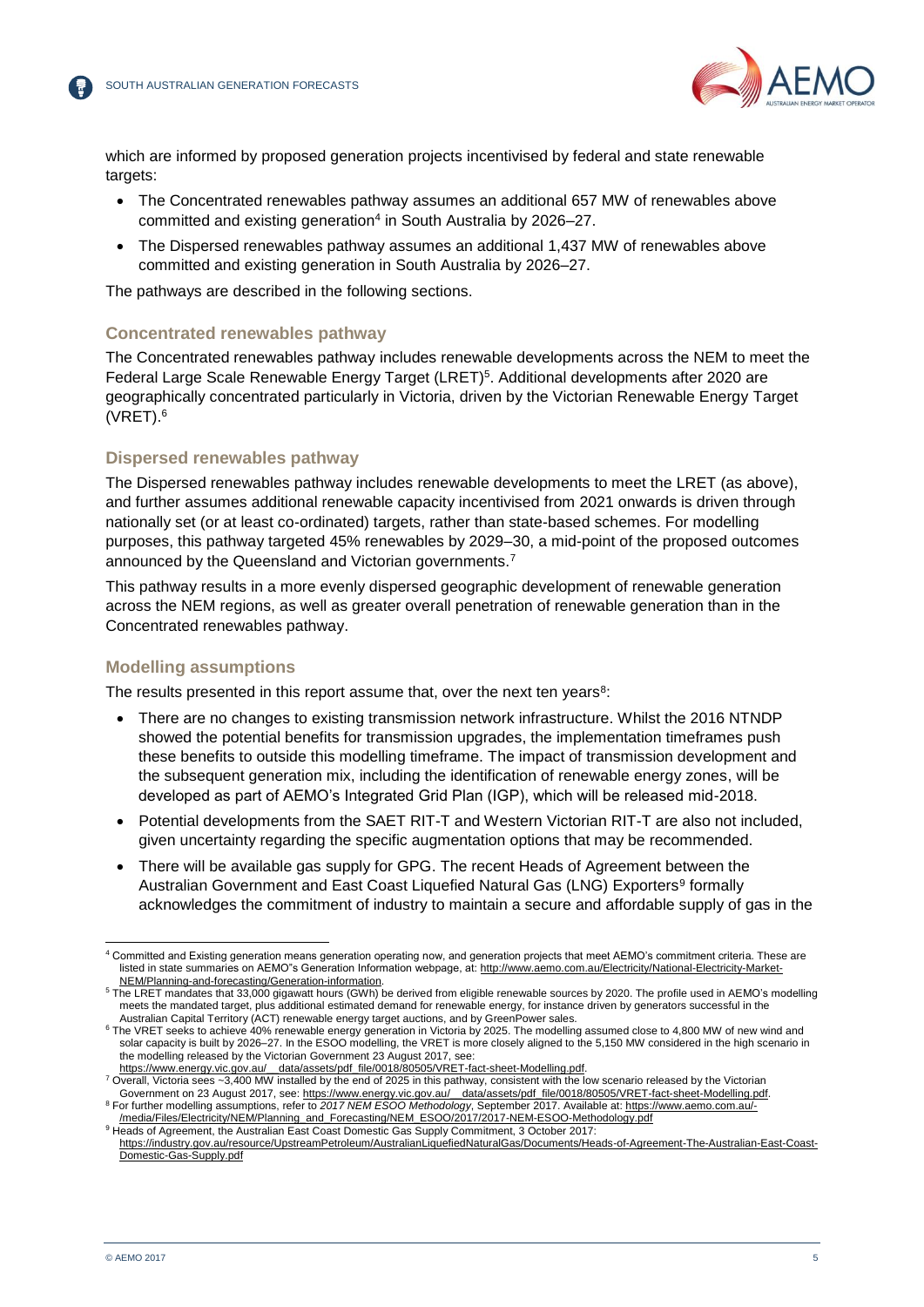

domestic market, including GPG. AEMO will further analyse the impact of potential GPG growth on supply in the 2018 *Gas Statement of Opportunities* for eastern and south-eastern Australia, and 2018 *Victorian Gas Planning Report*.

- The Rate of Change of Frequency (RoCoF) requirement of the South Australian power system in relation to the non-credible double circuit trip of the Heywood Interconnector, continues to be maintained at or below 3 Hz per second in accordance with regulation 88A of the Electricity (General) Regulations 2012.
- A sufficient number of synchronous units are connected to ensure fault levels remain at or above the minimum necessary to maintain power system security. The potential for synchronous condenser installations in the South Australian network will further improve system security. ElectraNet has committed to addressing this limitation as a fault level shortfall from 30 March 2018<sup>10</sup> . By maintaining system security in South Australia through contracting synchronous generators and the procurement of two synchronous condensers, it is expected that ElectraNet will reduce the need to enforce constraints on wind output. Therefore, constraint equations that maintain system strength in South Australia by limiting wind generation were not modelled.
- The South Australia energy security target is not included in the model. The target itself has been delayed until 1 January 2020, and additional measures have been developed to deliver greater energy reliability including<sup>11</sup>:
	- The South Australian Energy Plan's 100 MW / 129 MWh battery.<sup>12</sup>
	- The South Australian Energy Plan's 276 MW diesel generation.
	- The joint AEMO and Australian Renewable Energy Agency (ARENA) DSP project.<sup>13</sup>
- AEMO has not investigated revenue sufficiency of the current fleet of scheduled generation over the modelling period.

<sup>&</sup>lt;sup>10</sup> Second Update to the 2016 National Transmission Network Development Plan. See:

[http://www.aemo.com.au/-/media/Files/Electricity/NEM/Planning\\_and\\_Forecasting/NTNDP/2017/Second\\_Update\\_to\\_the\\_2016\\_NTNDP.pdf](http://www.aemo.com.au/-/media/Files/Electricity/NEM/Planning_and_Forecasting/NTNDP/2017/Second_Update_to_the_2016_NTNDP.pdf)<br><sup>11</sup> These measures are aimed to increase reliability and do not significantly impact the generat Generation Forecasting report only includes the South Australian Energy Plans 100 MW / 129 MWh battery.

<sup>&</sup>lt;sup>12</sup> South Australian Government Energy Plan for Battery. Available a[t http://ourenergyplan.sa.gov.au/battery.html](http://ourenergyplan.sa.gov.au/battery.html)

<sup>13</sup> Joint ARENA and AEMO DSP Project. Available at: https://arena.gov.au/funding/programs/advancing-renewables-program/demandresponse/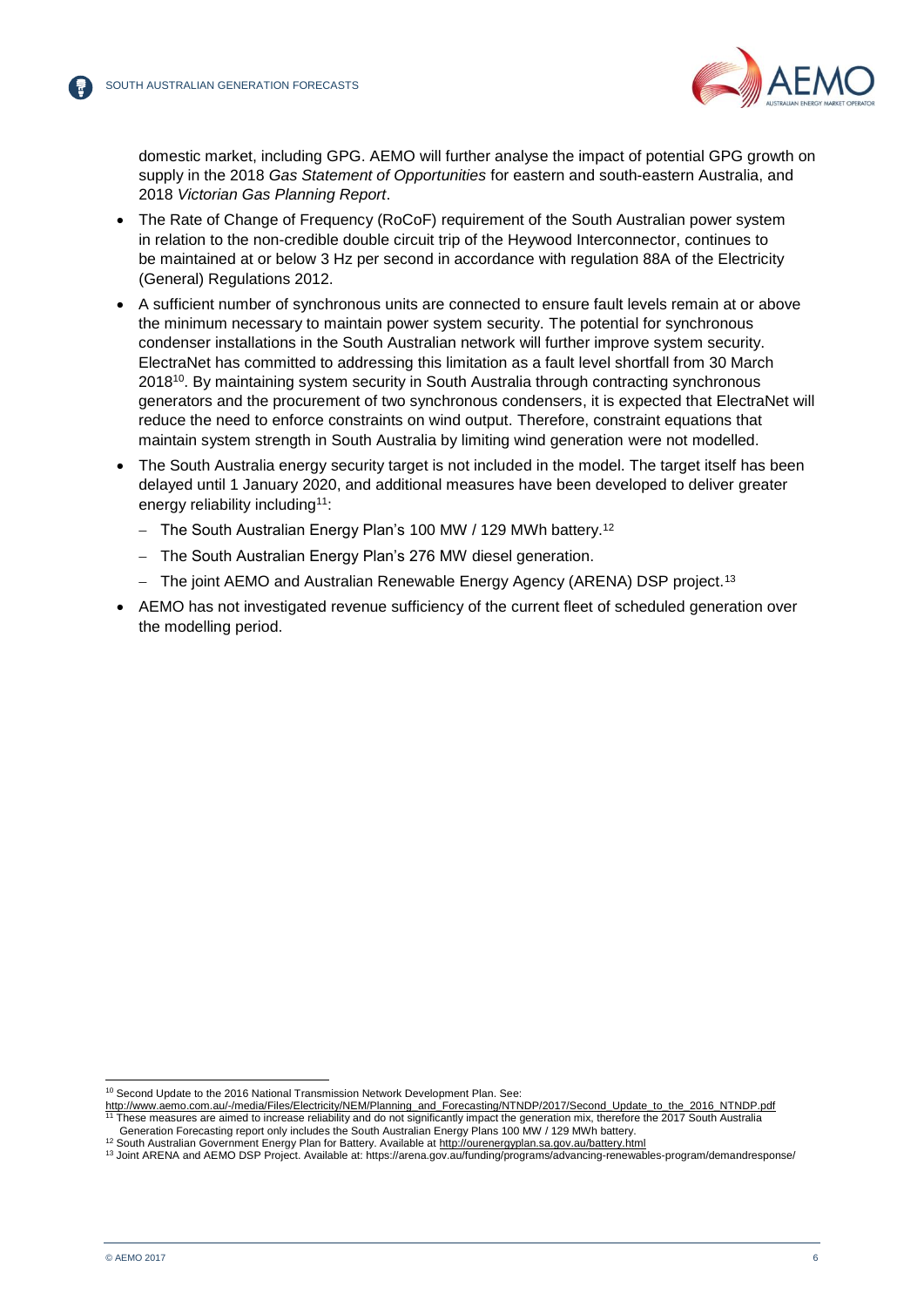

# <span id="page-6-0"></span>2. ELECTRICITY FORECASTS

#### <span id="page-6-1"></span>**2.1 Forecast energy supply mix**

AEMO's 2017 NEM ESOO<sup>14</sup> modelled three pathways for renewable generation developments in the NEM. The generation forecast in this publication is based on meeting demand using the Dispersed renewables and Concentrated renewables pathways.

Table 1 shows South Australian projected generation and net interconnector flow<sup>15</sup> estimates under these two renewables pathways.

The concentrated renewables pathway depicts a future were South Australia developments slow after the LRET target stops increasing post 2020, whilst Victorian renewable generation continues to grow. Under the concentrated renewables pathway scenario key observations include:

- In South Australia, by 2026-27 wind is projected to account for approximately 51% of generation output and large-scale solar approximately 7%.
- Scheduled South Australian generation (predominantly GPG) is projected to decrease from 6,400 GWh (47%) in 2016–17 to 3,598 GWh (25%) in 2026–27.
- Rooftop PV generation is forecast to approximately double over the outlook period to 2,212 GWh<sup>16</sup> by 2026–27.
- Small non-scheduled generation (SNSG) is forecast to increase by approximately 73% over the modelling horizon due to growth in small non-scheduled renewable generation.
- South Australia is forecast to continue to be a net importer over the modelling period.

Alternatively, the dispersed renewable pathway portrays a future where there is greater renewable penetration in South Australia encouraged by a more national approach to emissions reduction. Under the dispersed renewables pathway scenario key observations include:

- In South Australia, by 2026-27, wind is projected to account for approximately 54% of generation output, large-scale solar approximately 10%, both higher than the concentrated renewable pathway.
- Scheduled South Australian generation is projected to decrease from 6,401 GWh (47%) in 2016– 17 to 3,158 GWh (20%) in 2026–27.
- Rooftop PV and SNSG is unchanged from the concentrated renewable pathway.
- With more large-scale renewable generation becoming available in South Australia, the region is forecast to become a net exporter from 2022–23.

l <sup>14</sup> AEMO. 2017 *Electricity Statement of Opportunities,* September 2017*.* Available at [https://www.aemo.com.au/-](https://www.aemo.com.au/-/media/Files/Electricity/NEM/Planning_and_Forecasting/NEM_ESOO/2017/2017-Electricity-Statement-of-Opportunities.pdf)

[<sup>/</sup>media/Files/Electricity/NEM/Planning\\_and\\_Forecasting/NEM\\_ESOO/2017/2017-Electricity-Statement-of-Opportunities.pdf](https://www.aemo.com.au/-/media/Files/Electricity/NEM/Planning_and_Forecasting/NEM_ESOO/2017/2017-Electricity-Statement-of-Opportunities.pdf)

<sup>&</sup>lt;sup>15</sup> Interconnector results in this report are net energy flows over a period of time, and do not highlight any periods of extreme import or extreme export.

<sup>16</sup> Minor differences between the rooftop PV data in these figures and in the 2017 ESOO forecast are due to variations in the treatment of rooftop PV in the modelling.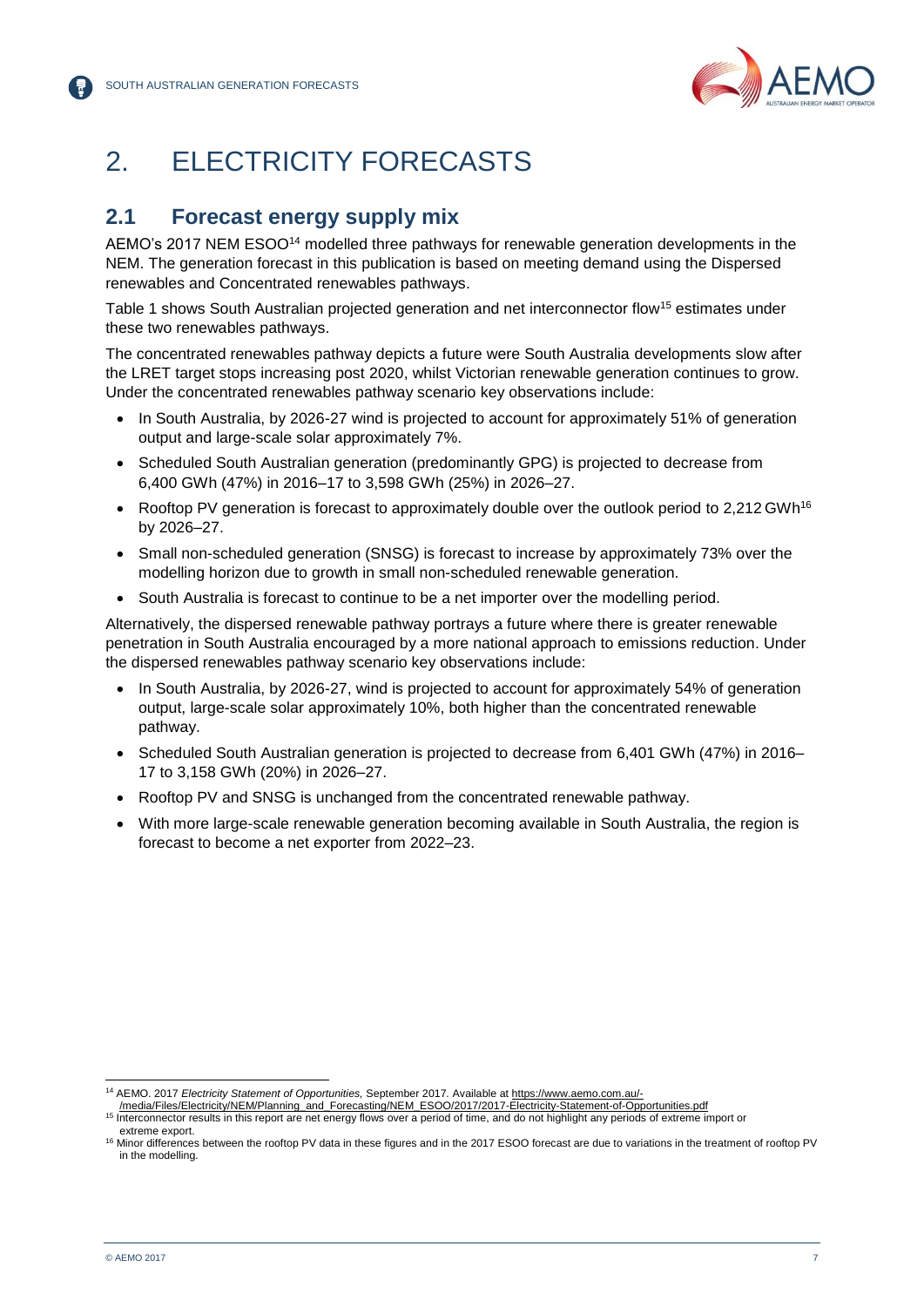

<span id="page-7-0"></span>

|  | Table 1 Forecast annual energy supply mix (GWh) |
|--|-------------------------------------------------|
|--|-------------------------------------------------|

|                       | South Australia generation |             |            |             |               | <b>Interconnector flows</b>                                     |                                                                    |                                            |                                                                |
|-----------------------|----------------------------|-------------|------------|-------------|---------------|-----------------------------------------------------------------|--------------------------------------------------------------------|--------------------------------------------|----------------------------------------------------------------|
| <b>Financial year</b> | Wind (SS, NS)              | <b>SNSG</b> | Rooftop PV | Solar (SS)  | Scheduled (S) | <b>Total generation</b>                                         | South Australia)<br><b>Wictoria to</b><br>Imports                  | South Australia<br>to Victoria)<br>Exports | (positive = imports,<br>negative = exports)<br>Net interchange |
| 2016-17 (actual)      | 4,343                      | 95          | 1016       | $\mathbf 0$ | 5,623         | 11,078                                                          | 2,889                                                              | 164                                        | 2,725                                                          |
|                       |                            |             |            |             |               |                                                                 | Neutral economic growth scenario - Concentrated renewables pathway |                                            |                                                                |
| $2017 - 18$           | 5,898                      | 106         | 1,181      | 0           | 6,400         | 13,585                                                          | 1,243                                                              | 997                                        | 246                                                            |
| $2018 - 19$           | 5,979                      | 111         | 1,282      | 411         | 5,601         | 13,383                                                          | 1,371                                                              | 1,029                                      | 342                                                            |
| $2019 - 20$           | 7,246                      | 126         | 1,393      | 972         | 4,503         | 14,240                                                          | 1,520                                                              | 1,483                                      | 37                                                             |
| $2020 - 21$           | 7,367                      | 134         | 1,508      | 1,097       | 3,756         | 13,863                                                          | 1,978                                                              | 1,514                                      | 464                                                            |
| $2021 - 22$           | 7,361                      | 141         | 1,623      | 1,084       | 3,447         | 13,656                                                          | 2,322                                                              | 1,576                                      | 746                                                            |
| $2022 - 23$           | 7,456                      | 151         | 1,724      | 1,060       | 3,644         | 14,035                                                          | 2,137                                                              | 1,707                                      | 431                                                            |
| $2023 - 24$           | 7,513                      | 159         | 1,848      | 1,044       | 3,504         | 14,068                                                          | 2,221                                                              | 1,743                                      | 478                                                            |
| $2024 - 25$           | 7,295                      | 166         | 1,972      | 1,026       | 3,529         | 13,988                                                          | 2,323                                                              | 1,682                                      | 641                                                            |
| $2025 - 26$           | 7,254                      | 175         | 2,092      | 1,007       | 3,605         | 14,134                                                          | 2,301                                                              | 1,699                                      | 602                                                            |
| $2026 - 27$           | 7,249                      | 183         | 2,212      | 993         | 3,598         | 14,235                                                          | 2,327                                                              | 1,717                                      | 611                                                            |
|                       |                            |             |            |             |               | Neutral economic growth scenario - Dispersed renewables pathway |                                                                    |                                            |                                                                |
| $2017 - 18$           | 5,898                      | 106         | 1,181      | 0           | 6,401         | 13,586                                                          | 1,242                                                              | 997                                        | 245                                                            |
| $2018 - 19$           | 5,979                      | 111         | 1,282      | 411         | 5,601         | 13,383                                                          | 1,371                                                              | 1,029                                      | 342                                                            |
| $2019 - 20$           | 7,246                      | 126         | 1,393      | 972         | 4,503         | 14,240                                                          | 1,520                                                              | 1,483                                      | 37                                                             |
| $2020 - 21$           | 7,368                      | 134         | 1,508      | 1,097       | 3,737         | 13,843                                                          | 2,003                                                              | 1,518                                      | 486                                                            |
| $2021 - 22$           | 7,498                      | 141         | 1,623      | 1,166       | 3,419         | 13,847                                                          | 2,200                                                              | 1,650                                      | 550                                                            |
| $2022 - 23$           | 7,859                      | 151         | 1,724      | 1,290       | 3,507         | 14,531                                                          | 1,890                                                              | 1,956                                      | $-66$                                                          |
| $2023 - 24$           | 8,175                      | 159         | 1,848      | 1,407       | 3,277         | 14,865                                                          | 1,857                                                              | 2,171                                      | $-315$                                                         |
| $2024 - 25$           | 8,119                      | 166         | 1,972      | 1,487       | 3,233         | 14,977                                                          | 1,875                                                              | 2,215                                      | $-340$                                                         |
| $2025 - 26$           | 8,249                      | 175         | 2,092      | 1,554       | 3,238         | 15,309                                                          | 1,782                                                              | 2,344                                      | $-562$                                                         |
| $2026 - 27$           | 8,481                      | 183         | 2,212      | 1,617       | 3,158         | 15,651                                                          | 1,723                                                              | 2,511                                      | $-788$                                                         |

In this table:

• SS stands for Semi-scheduled, as defined in section 2.2.7 of the National Energy Rules (NER) <sup>17</sup>

• NS stands for Non-scheduled as defined in section 2.2.3 of the NER

• No stands for North Bondoards as defined in section 2.2.2 of the NER and includes gas and liquid powered generation,

• SNSG for Small Non-scheduled Generation (SNSG covers non-scheduled generating units typically less than 30 MW).

• Rooftop PV estimates are based on the 2017 NEM ESOO forecasts.

• 2016–17 actual data additionally includes the following notes:

- Wind generation includes generation that occurred during commissioning of the site.

- Scheduled includes Angaston power station, including periods when it was registered as non-scheduled.

<sup>17</sup> National Energy Rules[: http://www.aemc.gov.au/getattachment/151b8916-cfb7-4556-9fce-89c80b9fbda3/National-Electricity-Rules-Version-](http://www.aemc.gov.au/getattachment/151b8916-cfb7-4556-9fce-89c80b9fbda3/National-Electricity-Rules-Version-103.aspx)[103.aspx](http://www.aemc.gov.au/getattachment/151b8916-cfb7-4556-9fce-89c80b9fbda3/National-Electricity-Rules-Version-103.aspx)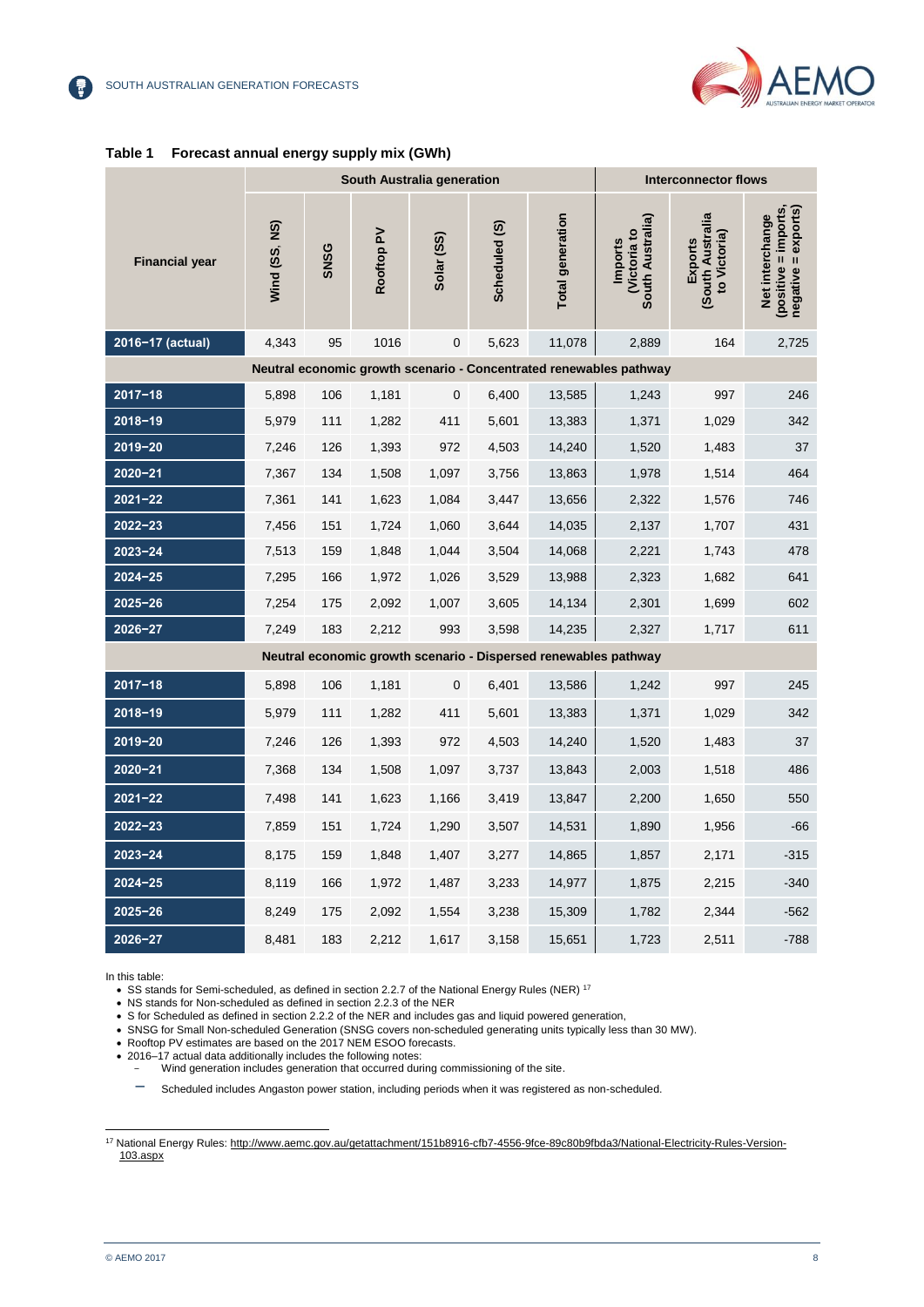

### <span id="page-8-0"></span>**2.2 Forecast energy generation by fuel type**

The figures below present more granular analysis of observed trends in the two renewables pathways.

#### **2.2.1 Concentrated renewables pathway**

Figure 1 shows generation by fuel source each month under the Concentrated renewables pathway. Seasonal analysis of the data is shown in Figure 2 and Figure 3, which present the summer (defined as 1 November to 31 March) and winter (defined as 1 June to 31 August) forecasts for gas, wind (SS, NS), liquid fuel, solar (SS), rooftop PV generation, and the net interconnector flow.

These figures show:

- With the withdrawal of Hazelwood Power Station in Victoria, GPG is projected to increase from 2016–17 to 2017–18. GPG's market share is projected to trend downward from then until the end of the modelling horizon, due to the projected increase in wind and solar farm installations from 2018–19.
- Under this scenario, additional renewable generation in South Australia is limited to that which is incentivised by the LRET<sup>18</sup>. South Australian wind generation is forecast to increase from 5,898 GWh in 2016–17 to 7,249 GWh in 2026–27. Large scale solar generation is forecast to increase to 993 MWh in 2026–27.



#### <span id="page-8-1"></span>**Figure 1 South Australian forecast energy generation by fuel source (Concentrated renewables pathway)**

Note: Net Interconnector Imports are shown above the x-axis (0 GWh line) and Net Interconnector Exports are shown below the x-axis. Small Non-Scheduled Generation (SNSG) is netted off the demand shown in this figure.

<sup>18</sup> For details of publicly announced and committed renewable generation projects in South Australia, refer to Section 1.4 of the 2017 *South Australian Renewable Energy Report*, November 2017. Available at: [http://www.aemo.com.au/Electricity/National-Electricity-Market-](http://www.aemo.com.au/Electricity/National-Electricity-Market-NEM/Planning-and-forecasting/South-Australian-Advisory-Functions)[NEM/Planning-and-forecasting/South-Australian-Advisory-Functions.](http://www.aemo.com.au/Electricity/National-Electricity-Market-NEM/Planning-and-forecasting/South-Australian-Advisory-Functions)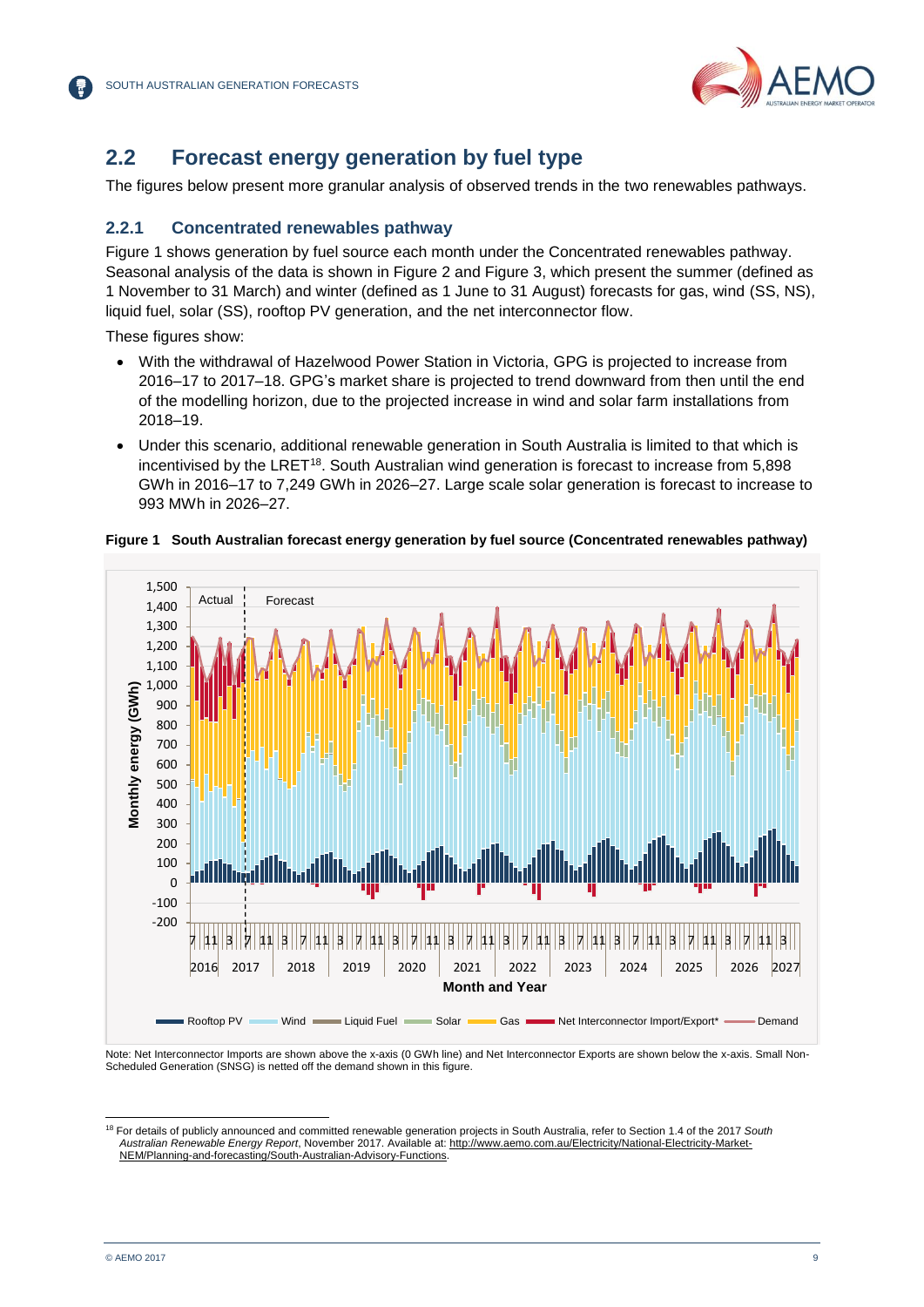



<span id="page-9-0"></span>**Figure 2 Summer − South Australian supply mix and net interconnector flow (Concentrated renewables pathway)**

Note: Net Interconnector Imports are shown above the x-axis (0 GWh line) and Net Interconnector Exports are shown below the x-axis.

<span id="page-9-1"></span>**Figure 3 Winter − South Australian supply mix and net interconnector flow (Concentrated renewables pathway)**



Note: Net Interconnector Imports are shown above the x-axis (0 GWh line) and Net Interconnector Exports are shown below the x-axis.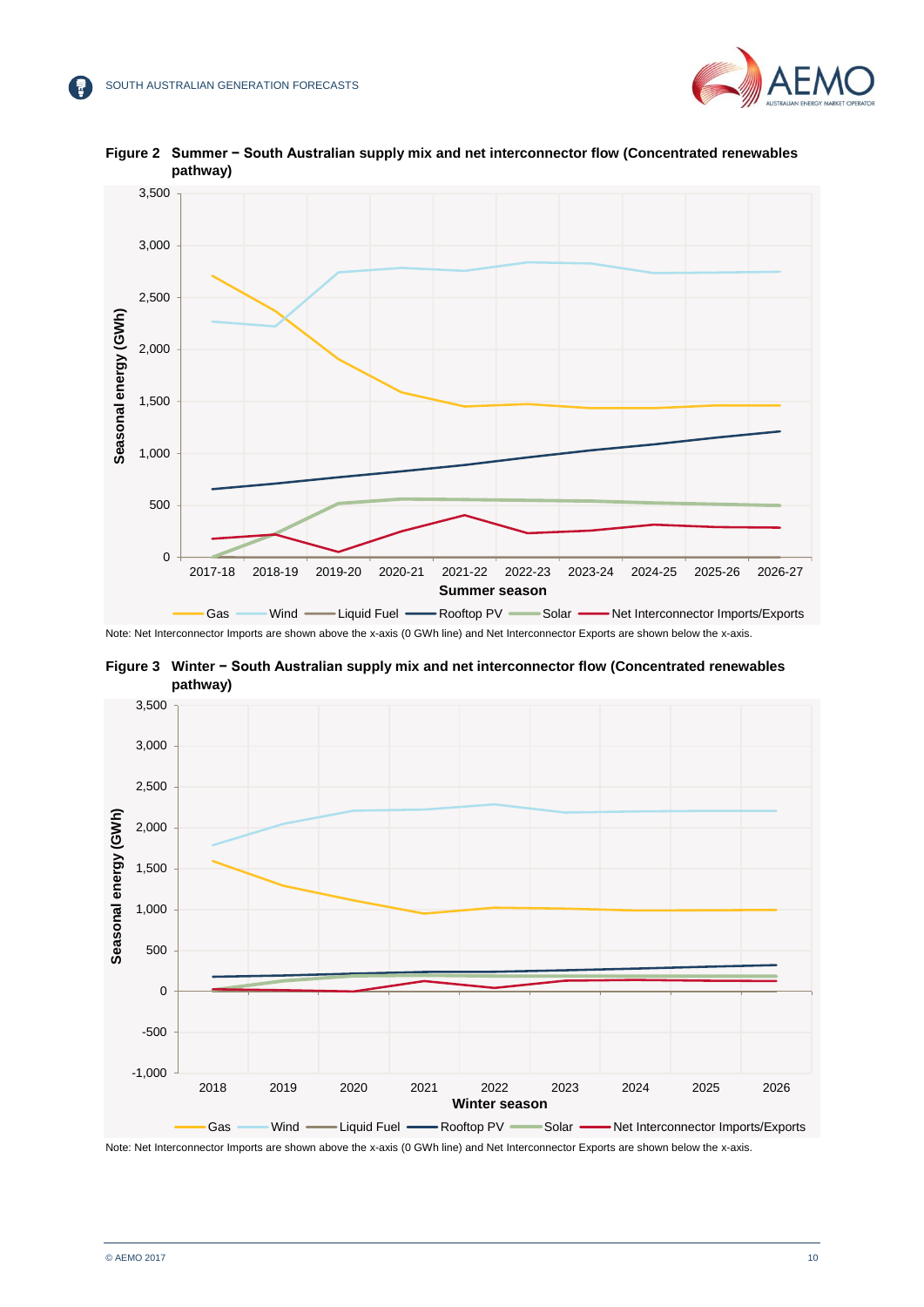#### **2.2.2 Dispersed renewables pathway**

Figure 4 shows generation by fuel source each month of the forecast under the dispersed renewables pathway. Seasonal analysis of the data is shown in Figure 5 and Figure 6, which present the summer and winter forecasts for gas, wind (SS, NS), liquid fuel, solar (SS), rooftop PV generation, and the net interconnector flow.

These figures show:

- GPG's market share is projected to trend downward at a faster rate than the concentrated renewable pathway from 2020 until the end of the modelling horizon, due to the projected larger increase in wind capacity and solar installations in South Australia.
- Under this scenario, there is increased likelihood to build renewable generation in South Australia due to national emissions abatement targets.<sup>19</sup> South Australian wind generation is forecast to increase from 5,898 GWh in 2016–17 to 8,481 GWh in 2026-27, while large scale solar generation is forecast to increase to 1,617 MWh in 2026–27.



<span id="page-10-0"></span>**Figure 4 South Australian forecast energy generation by fuel source (Dispersed renewables scenario)**

Note: Net Interconnector Imports are shown above the x-axis (0 GWh line) and Net Interconnector Exports are shown below the x-axis.

l <sup>19</sup> For details of publically announced and committed renewable generation projects in South Australia, refer to Section 1.4 of the 2017 *South Australian Renewable Energy Report*, November 2017. Available at: [http://www.aemo.com.au/Electricity/National-Electricity-Market-](http://www.aemo.com.au/Electricity/National-Electricity-Market-NEM/Planning-and-forecasting/South-Australian-Advisory-Functions)[NEM/Planning-and-forecasting/South-Australian-Advisory-Functions.](http://www.aemo.com.au/Electricity/National-Electricity-Market-NEM/Planning-and-forecasting/South-Australian-Advisory-Functions)